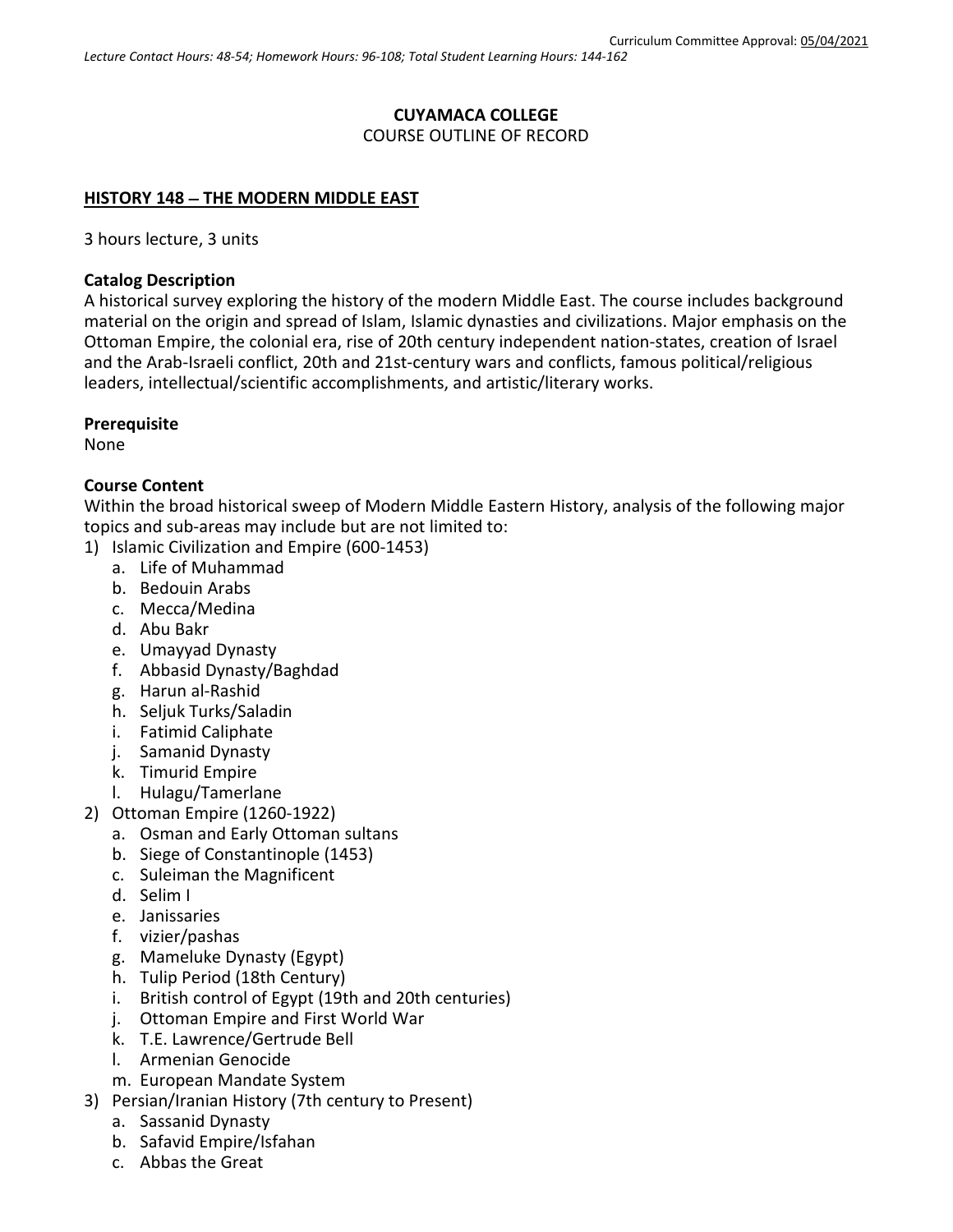- d. Qajar Dynasty
- e. Pahlavi Dynasty
- f. Reza Khan/Mohammad Reza Pahlavi
- g. Iranian Revolution (1979) and the birth of the Islamic Republic
- h. Ayatollah Khomeini
- i. Iranian Hostage Crisis
- j. Iran -Contra Affair
- k. Mohammad Khatami
- l. Mahmoud Ahmadinejad
- 4) History of Israel/Arab -Israeli Conflict
	- a. Theodore Herzl/Zionism
	- b. Balfour Declaration
	- c. Arab League
	- d. David Ben -Gurion
	- e. Palestinian Liberation Organization
	- f. Yasser Arafat
	- g. West Bank/Gaza Strip
	- h. Moshe Dayan
	- i. Golda Meir/Menachem Begin
	- j. Ariel Sharon/Yitzhak Rabin/Shimon Peres
	- k. Benjamin Netanyahu/Ehud Barak
	- l. Mahmoud Abbas
- 5) Prominent Middle Eastern Leaders (20th century)
	- a. Mustafa Kemal Ataturk
	- b. Hussein Family/King Faisal
	- c. Saud Dynasty
	- d. Gamal Abdel Nasser/Anwar Sadat/ Hosni Mubarak
	- e. Hafez Assad/ Bashar al -Assad
	- f. Mummar Qaddafi
	- g. King Hussein
	- h. Saddam Hussein
- 6) Middle East Conflicts and Wars
	- Islamic Conquest (7th and 8th centuries)
	- a. Islamic Conquest
	- b. Byzantine and Arab Wars and the Crusades
	- c. Mongol Invasion
	- d. Crimean War
	- e. World War I and II In the Middle East
	- f. Israeli War of Independence
	- g. Arab -Israeli Conflict
	- h. Der Yassin Massacre
	- i. Suez War (1956)
	- j. Six Day War (1967)
	- k. War of Attrition (1967 -1970)
	- l. Munich Olympics (1972)
	- m. Yom Kippur War (1973)
	- n. Lebanese Civil War (1975 -1990)
	- o. Black September (1970)
	- p. Libya -Egypt Conflict
	- q. South Lebanon Conflict
	- r. Sabra and Shatila Massacres (1982)
	- s. Iran -Iraq War (1980 -1988)
	- t. Gulf War (1991)
	- u. Palestinian Intifadas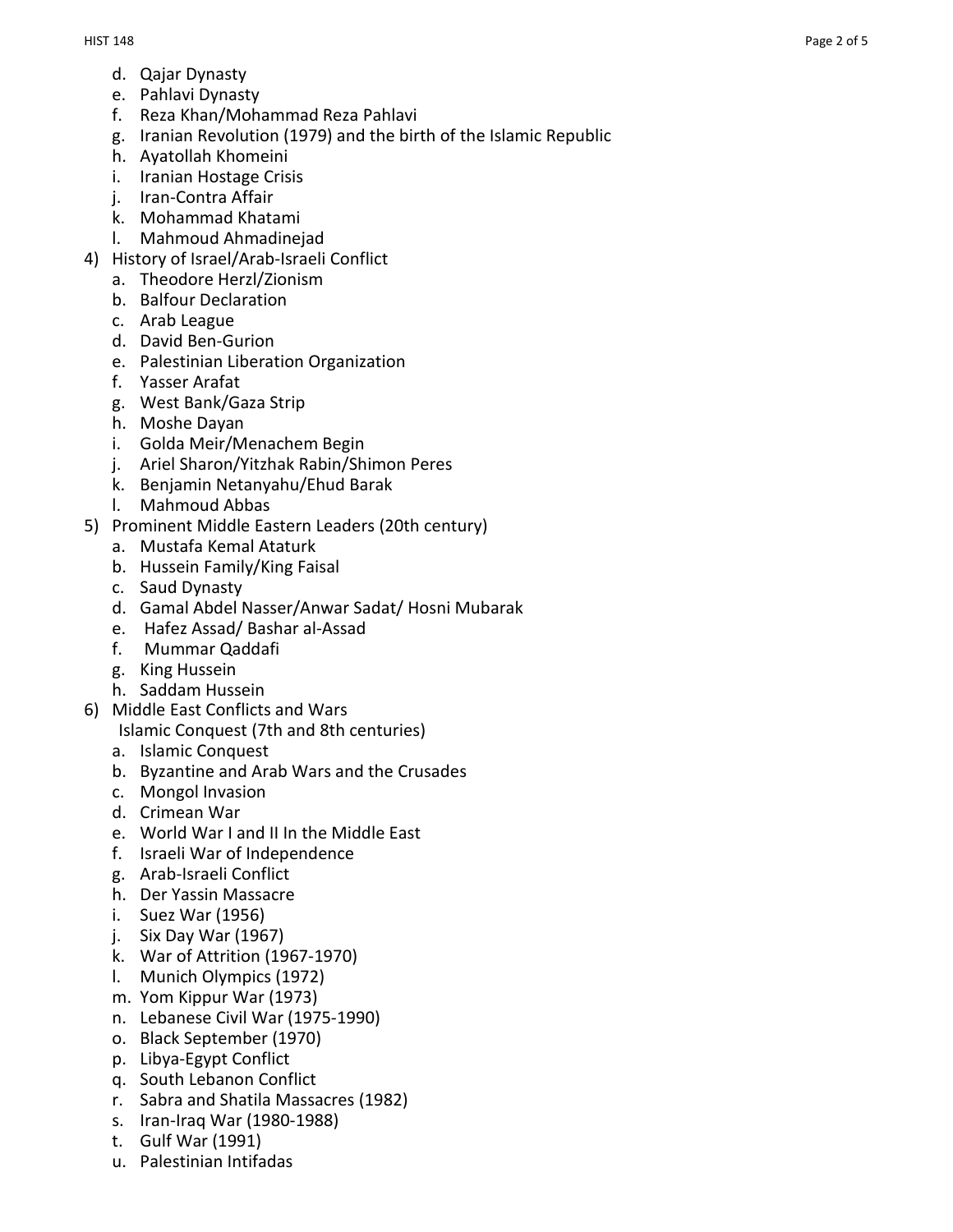- v. Iraq War (2003)
- w. Lebanese War (2006)
- x. Arab Spring (2012)
- y. Egyptian Revolution and Counter-Revolution
- z. The Yemen War
- 7) Organizations/Groups/Ethnicities
	- a. Armenians/Kurds
	- b. Palestinian Arabs
	- c. Middle Eastern Jews and Christians
	- d. Druze Muslims
	- e. Sunni and Shiite Muslims
	- f. Sufism
	- g. Baha'i Religion Persia
	- h. Wahhabism
	- i. Muslim Brotherhood
	- j. Young Turks
	- k. Pan-Arabism
	- l. Organization of Petroleum Exporting Countries
	- m. Haganah
	- n. Ba'ath Party
	- o. Hamas/Hezbollah
	- p. Al Qaeda and ISIS
	- q. Palestinian Authority
	- r. Wafd (Egyptian Political Party)
	- s. Middle Eastern diaspora communities in Europe and the US
- 8) Artistic/Literary/Cultural/Intellectual Achievements
	- a. House of Wisdom (Baghdad)
	- b. "Islamic Golden Age"
	- c. Arab, Persian, Ottoman Poetry and Literature
	- d. Arab Philosophy and Intellectual History
	- e. Arab medicine/physicians
	- f. Arabic numerals/mathematics
	- g. Arab astronomy/science
	- h. Persian Safavid art
	- i. Muslim/Ottoman architecture
- 9) Conferences/Meetings/Treaties (20th Century)
	- a. Sykes-Picot Agreement (1916)
	- b. Faisal-Weizmann Agreement (1919)
	- c. Teheran Conference (1943)
	- d. Baghdad Pact (1955)
	- e. Camp David Accords (1979)
	- f. Madrid Conference (1991)
	- g. Oslo Accords (1993)
	- h. Israel-Jordan Peace Treaty (1994)
	- i. Camp David Summit (2000)
- 10) Economic History
	- a. the Middle East and trade in the Mediterranean and Indian Ocean
	- b. the Petroleum industry in the Middle East

### **Course Objectives**

Students will be able to:

- 1) Analyze historical sources to formulate a purposeful historical thesis.
- 2) Explain relationships between causes of historical events and their effects.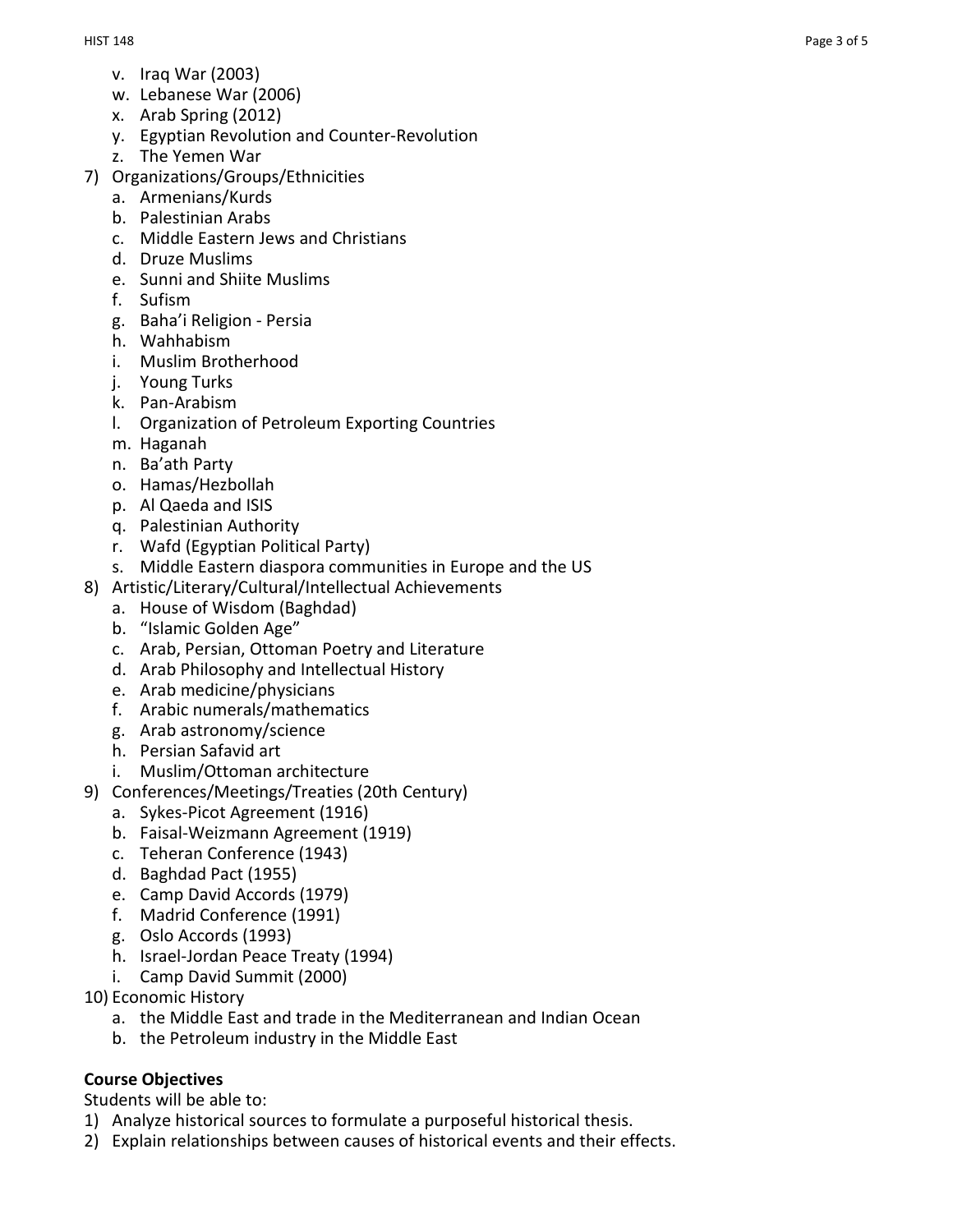- 3) Distinguish the features of the modern Middle East within their appropriate geographical and chronological setting.
- 4) Compare the interactive political, economic, social and cultural forces which shaped modern Middle Eastern events.
- 5) Distinguish the distinguishing features among the modern Middle East's major religions, ideologies, and institutions.
- 6) Explore the history and transforming effects of Islam and Islamic civilization on the Middle East.
- 7) Evaluate the origins, reach, accomplishments and demise of the Ottoman Empire.
- 8) Analyze the impact of Persian/Iranian history and events in forging the modern Middle East.
- 9) Describe the historical backdrop and events leading to the creation of modern 20th century Egypt, Turkey, Syria, Jordan, Iraq, Iran, Lebanon, Saudi Arabia, Kuwait, and Afghanistan.
- 10) Detail the creation of Israel and analyze the features of the Arab-Israeli conflict.
- 11) Describe the ongoing conflicts/wars and treaties found within the 20th century Middle East.
- 12) Compare and assess the interaction between the Middle East and various Western powers during the modern period.
- 13) Define key terms found in the religious/political/cultural vocabulary of the modern Middle East.
- 14) Evaluate the literature, art and intellectual traditions from the modern Middle East.
- 15) Discuss current Middle Eastern geopolitical issues and problems from a modern historical context.
- 16) Analyze primary documents from the modern Middle East.
- 17) Discuss significant novels, films, and autobiographies from the modern Middle East.
- 18) Compose written assignments reflecting analytical understanding of the modern Middle East's historical forces, people and events.
- 19) Arrange and interpret books, articles, and non-print resources on relevant modern Middle East topics for research papers.

# **Method of Evaluation**

A grading system will be established by the instructor and implemented uniformly. Grades will be based on demonstrated proficiency in subject matter determined by multiple measurements for evaluation, one of which must be essay exams, skills demonstration or, where appropriate, the symbol system.

- 1) Quizzes and/or exams that measure the student's ability to identity and recall major themes, events and figures in Middle Eastern history.
- 2) Quizzes and/or exams that measure and verify the student's ability to identify the relationship between physical geography and climate on the development and/or collapse of civilizations and recognize changes in political geography.
- 3) Write a timed in-class essay that evaluates and verifies the student's ability to formulate an argument based on historical theories, organize information chronologically and thematically, and recall major themes, events, and figures in Middle Eastern history.
- 4) Write analytical papers that assess the student's ability to recognize themes, organize information, and interpret the significance of literature in Middle Eastern culture.
- 5) Develop and support an argument or thesis statement with historical evidence. Compile sources and write a research paper that demonstrates the student's ability to discriminate between primary and secondary sources, evaluate the relative quality of sources, organize information, and formulate an informed point of view and argument.

# **Special Materials Required of Student**

None

# **Minimum Instructional Facilities**

- 1) Smart classroom with writing board, overhead projector/screen
- 2) Library with adequate collections in Middle Eastern History

# **Method of Instruction**

1) Lecture